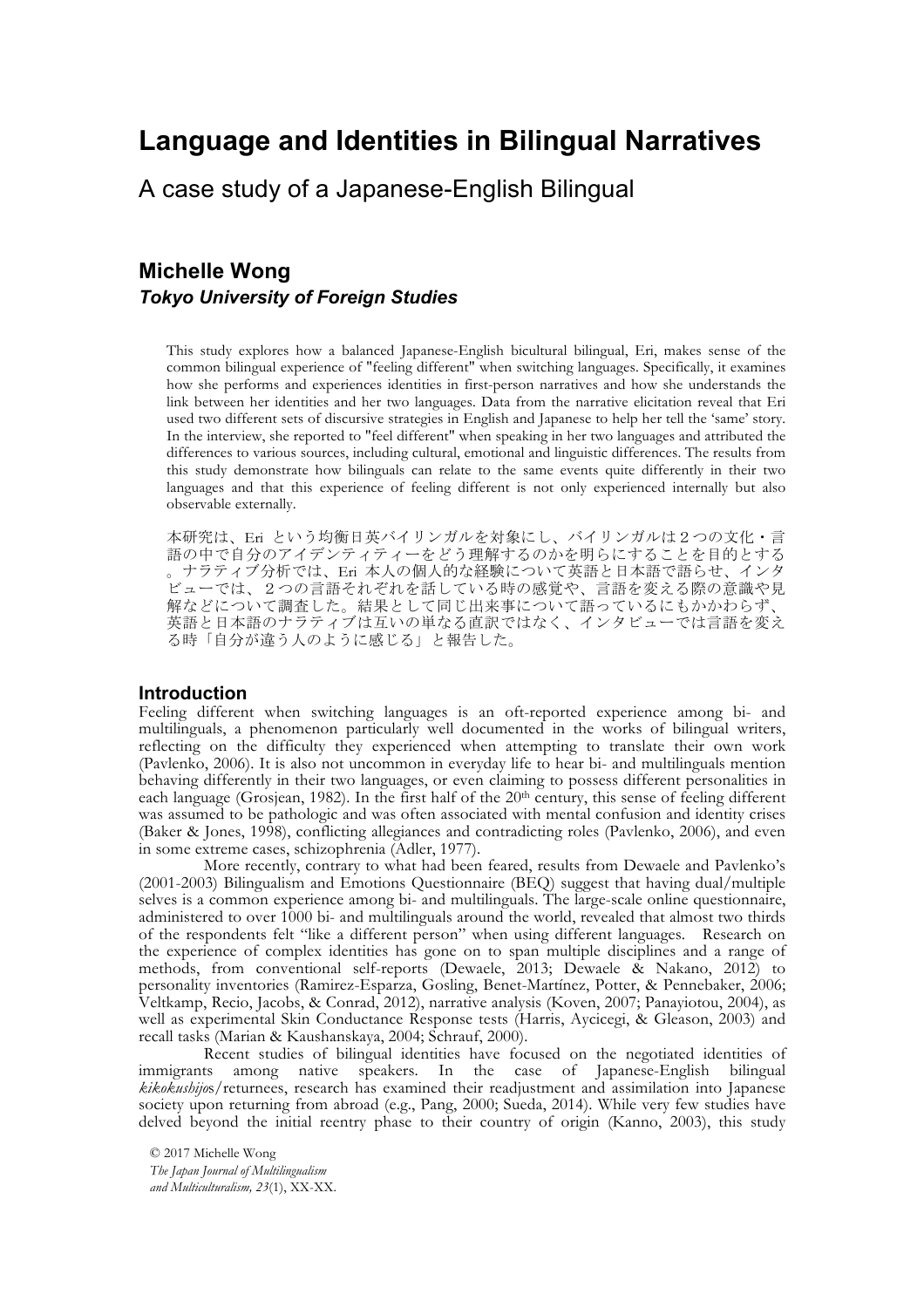investigates a Japanese-English bicultural<sup>1</sup> bilingual<sup>2</sup> that returned to Japan several years prior to the study. With a slightly different perspective and focus, this paper aims to help broaden the discussion on Japanese-English bilingual identities and contribute an empirical understanding of this common experience of "feeling different" among bi- and multilinguals. Although it is not uncommon for identity studies to use narrative data as a window into a bilingual's understanding of his/her identities, very few have examined actual language use and speech, which Koven (2007) argues is the precise medium through which individuals display their identities. This study looks at discourse data and combines both quantitative and qualitative techniques to analyze both the bilingual's subjective understanding and objective performance of identities.

# **Literature review**

#### *Identity as Multiple and Social*

In common discourse, identity has been defined as "the everyday word for people's sense of who they are," which Ivanic (1998) criticizes as "misleadingly singular" (p.11). This ubiquitous yet complex term has been researched extensively in a variety of disciplines. Despite terminology and theoretical stances varying from one discipline to the other, there is now an emerging general consensus in the fields of applied linguistics, sociolinguistics and linguistic anthropology that identity is not something stable, permanent or unitary (Block, 2007). Many researchers have shifted away from the essentialist view, which postulates that identity is biologically and/or environmentally determined and that groups are essentially homogenous (Bucholtz, 2003), to what Block (2007) calls a "broadly poststructuralist" approach (p. 27). This study draws on the social-constructionist and poststructuralist conception of identity as multiple, fluid and discursively constructed, and adopts an "inclusive view" to identity that involves "both the 'inner' and 'outer' self, the self and others, and the individual and the social" (Benson, Barkhuizen, Bodycott, & Brown, 2013, p. 18).

Joseph (2004) argues that multiple identities can be understood in at least two ways: internal roles and external perceptions. Examples of internal roles are given such as "child, friend, spouse, parent, teacher, colleague, boss and so on" (p. 8). External perceptions are built on the notion that identity is not privileged to the individual alone and that others also create multiple perceived versions of the self.

#### *Identity and language use*

Le Page and Tabouret-Keller's (1985) research on Creole found that language was used to manifest complex sets of belongings, rather than only one single variationist identity (Labov, 1972). In addition to global identity categories such as ethnic identity, social identity and gender identity, identities can also be locally constructed and deconstructed during interaction, which in the case of bilinguals may appear in various forms, such as code-switching (Gumperz, 1982), pronominal choice (Friedrich, 1972) and pronunciation (Beebe, 1977). Studies that have adopted the micro-sociological approaches of conversation analysis and membership categorization analysis to show that multiethnic Japanese-English bilinguals utilize code-switching as a resource to index multilingual identity as well as multicultural identity and multiethnic identity (Greer, 2003, 2008, 2012; Tada, 2014). Unlike monolinguals, who only have one language to deploy, bilinguals can draw from two sets of linguistic resources and often a more diverse sociocultural framework when conceptualizing, constructing, and performing complex identities in interaction. They may choose to emphasize or understate different aspects of their multiple identities at varying stages of a conversation depending on a number of factors, including the aim, interlocutor, context and experiences.

#### *Language and Thought*

The concept of linguistic relativity (the Sapir-Whorf hypothesis) posits that different languages lead individuals to perceive and experience the world differently (Sapir, 1929). Like the traditional Whorfian approach, Neo-Whorfian studies also investigate how language influences an individual's perception of the world. However, they do not claim that language determines thought but rather that it influences aspects of thought to varying degrees. Arguably one of the most influential Neo-Whorfian proposals is Slobin's (1996) "thinking for speaking", which postulates that language influences thought when a speaker engages in the act of speaking. The

 <sup>1</sup> A bicultural is an individual who has experienced and internalized more than one culture.

<sup>2</sup> A bilingual is defined as someone who uses two languages regularly in his/her daily life.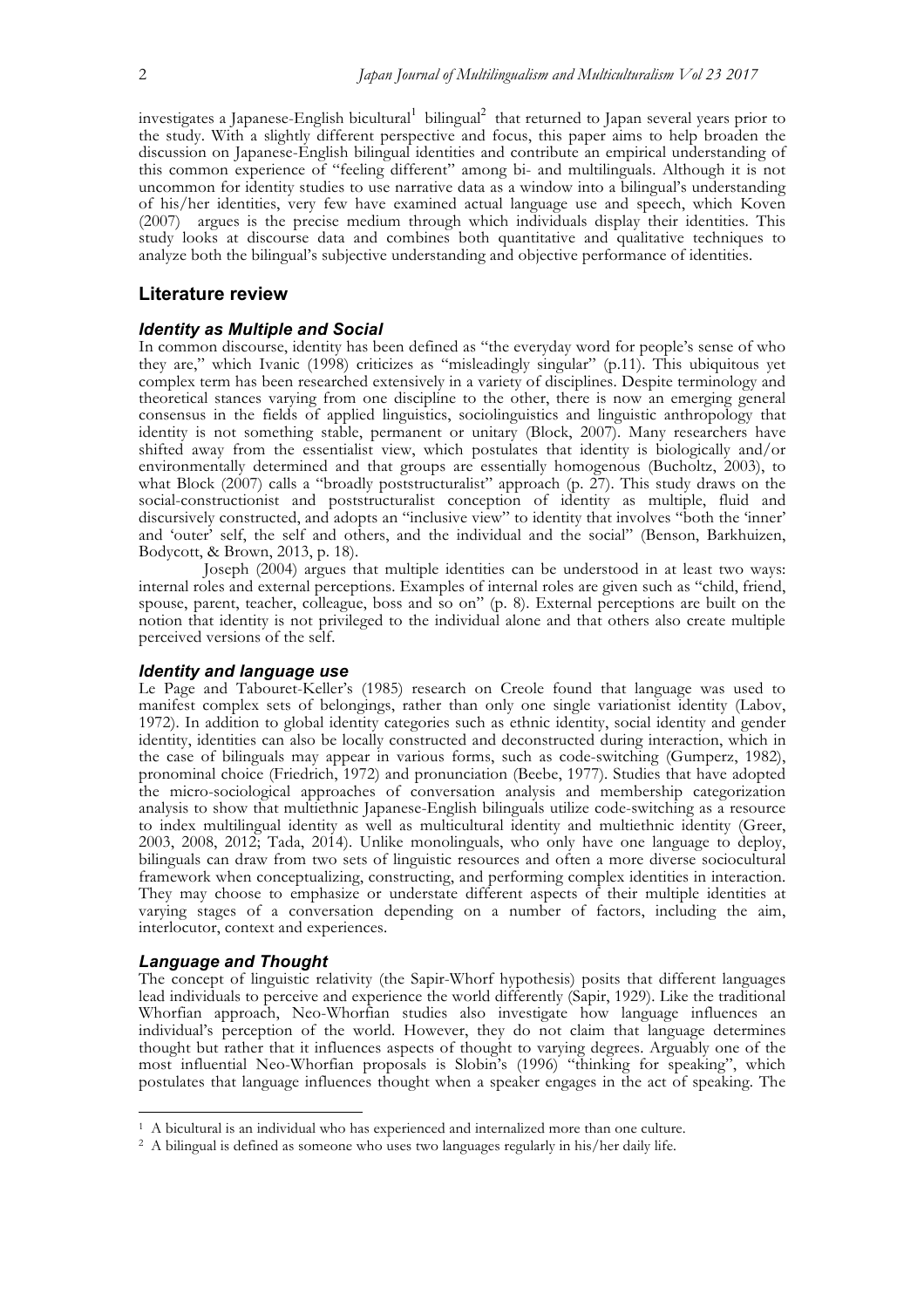"thought" described here is somewhat different to "thought" in the original Whorfian hypothesis in the way that it concerns the "special kind of thinking … that is carried out, on-line, in the process of speaking" (p.74). Since there is only "a limited set of options for the grammatical encoding of characteristics of objects and events" (Slobin, 1987, p. 435), when a speaker formulates an utterance, he/she has to organize his/her thoughts according to the available linguistic forms of the language. A child thus builds a particular way of thinking that is required for speaking when acquiring a language.

#### *Language and emotions*

In the research area of emotions and affect, findings have generally supported the idea that biand multilinguals experience greater emotionality in the L1 compared to the L2. Dewaele (2013) examined self-reported language choice for swearing among bi- and multilinguals and reported that the emotional force of swear words and taboo words decreased with the order in which languages were learned. Schrauf (2000) observed that childhood and adolescence memories that were experienced in the L1 were typically more detailed, vivid and emotionally marked when recalled in the same language. On the other hand, by measuring Skin Conductance Responses (SCR), Harris, Gleason and Aycicegi (2003) found that some of their Turkish-English late bilingual participants responded more strongly to stimuli in the L2 compared with the L1, and therefore argued that the age and order of acquisition do not necessarily always predict the emotionality of the language. Instead, they propose that "language is experienced as emotional when it is acquired and used in an emotional context" (p.277), regardless of age.

#### *Feeling Different in Two Languages*

In the 1960s, Ervin-Tripp (1964; 1968) conducted a pioneering series of studies using various verbal tasks on bilinguals and found that respondents provided very different answers depending on the language of elicitation. For instance, in a sentence-completion task administered to a group of Japanese-English bilingual women living in the United States, one woman responded to the prompt "When my wishes conflict with my family…" with "It is a time of great unhappiness" in Japanese, but "I do what I want" in English (Ervin-Tripp, 1968). Following the same line of inquiry, several studies have used different variations of Ervin-Tripp's method to investigate the commonly reported experience of feeling different in two languages. Panayiotou (2004) elicited reactions from Greek-English and English-Greek bilinguals to two cultural variations of a short passage about a young man's lifestyle. In Greek, the participants sympathized with the protagonist and expressed concern for his family and his romantic relationship, whereas in English, the same participants disapproved of his actions and called him selfish. Using cultural icons as a prime, Hong, Morris, Chiu and Benet-Martinez (2000) found that bilinguals in Hong Kong exhibited more "Chinese behavior" in response to Chinese cultural icons and more "Western behavior" in response to Western cultural icons. Hong et al argue that bicultural bilinguals possess two cultural systems between which they "frame shift" when stimulated by culture-relevant cues. Studies have attempted to capture this shift with various psychological tests including the Big Five Inventory (BFI) personality test (Ramirez-Esparza, Gosling, Benet-Martínez, Potter & Pennebaker, 2006).

Koven (2007) devised an elaborate three-part research design to examine how bilinguals perform and experience multiple selves in two languages. Twenty-three Portuguese-French bilingual women were asked to recount a series of personal experience twice, once in Portuguese and once in French. The narratives were then triangulated with introspective interviews, discussing language ideologies and their linguistic backgrounds; and peer evaluations, where listeners commented on their impressions of the speakers. While some subjects described intrinsic differences between French and Portuguese, others believed the differences were context-dependent and interaction-related. Experiences were reflected in storytelling styles, which consequently affected the listeners' perceptions. Speakers in French were generally perceived as assertive, hip and urban, whereas the same speakers in Portuguese were perceived to be more reserved and modest. Koven argues that when Portuguese-French bilinguals switch languages, they do not merely switch between linguistic codes, they also switch between socioculturally performable personas that are recognizable to the bilinguals themselves and others.

Together, these studies suggest that bilinguals have multiple values and attributions and can switch between different socioculturally appropriate behaviors. As this phenomenon of feeling different when switching languages is not unique to French-Portuguese bilinguals, using Koven's (2007) framework as a basis, this study examines how a female bilingual from a different population, namely Japanese-English bilinguals, experiences and enacts her identities. More specifically, it compares how she presents herself differently in personal narratives in English and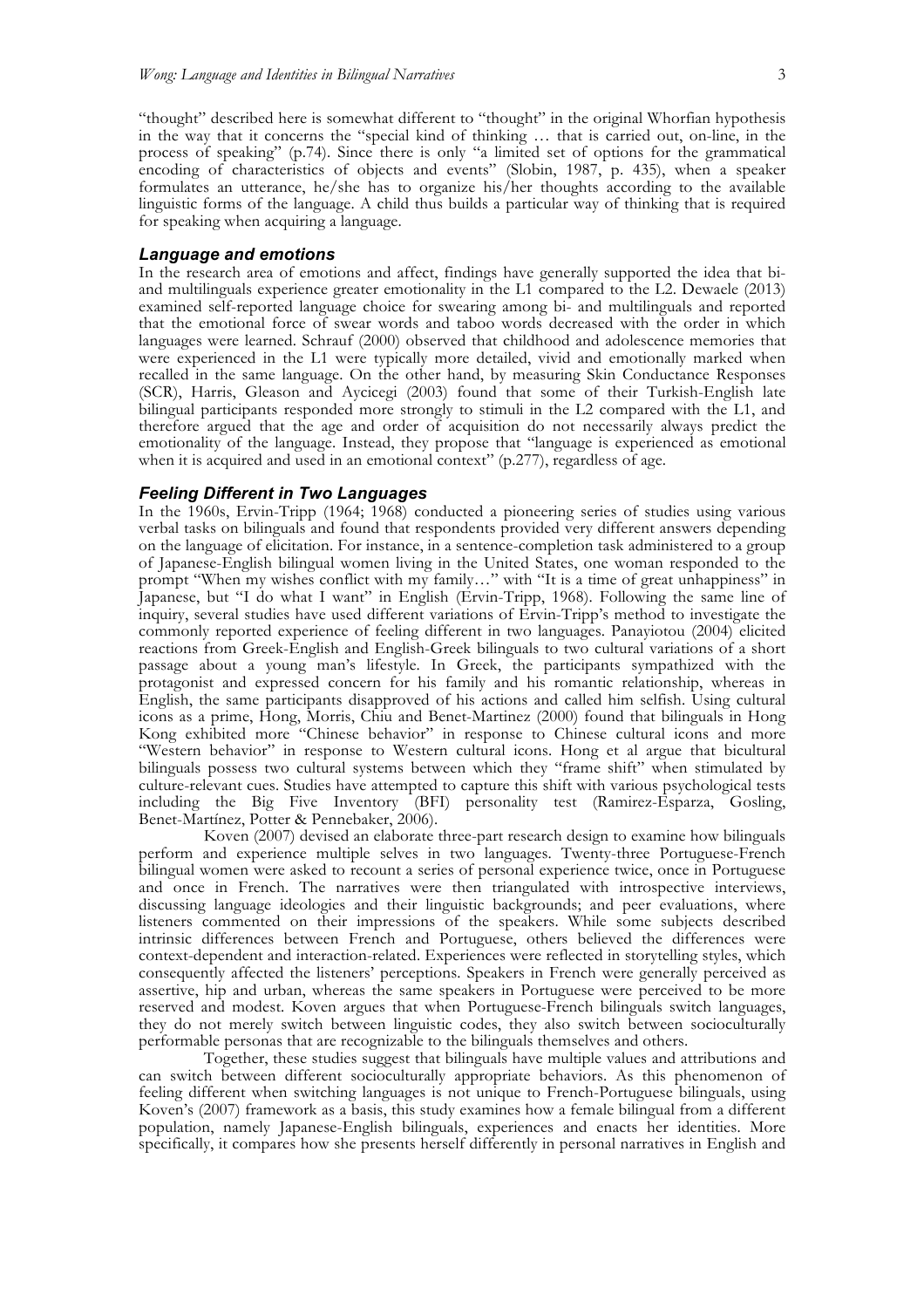Japanese; and how she understands the impact of her two languages on her experience of self.

# **Methodology**

# *Data collection*

Primary data were collected from a focal participant known as Eri (a pseudonym), a 26-year-old Japanese-English bilingual with approximately equal competence in her two languages at the time of interview. Recruiting a balanced bilingual participant helped ensure that any differences yielded are not only due to a lower proficiency in one language. Data were collected in two parts: A narrative elicitation session was conducted by two interviewers and an in-depth interview was conducted by the researcher. All sessions were audio-recorded with the permission of the participant.

In the narrative elicitation, Eri was asked to describe personal episodes on the same topics in two languages to two separate bilingual interviewers. Two female interviewers who could be considered Eri's plausible peers were recruited and elicited eight narrative topics (for a total of 16 narratives), of which only one will be presented in this paper. Both interviewers matched Eri's gender (female), age (mid-20s), educational level (graduate student) and had spent time living in English-speaking countries. The interviewers were instructed to be as encouraging as possible and to provide moderate backchanneling while limiting comments and questions to a minimum during the sessions.

After the narrative elicitation session, Eri was asked about her general attitudes and thoughts towards being bilingual and her experience of telling the same stories twice. The interview was conducted primarily in English with some code-switching to Japanese.

#### *Data analysis – Speaker Roles*

The narratives were transcribed verbatim and were checked by native English and Japanese speakers. As English and Japanese are typologically different languages and the focus of this study is on identities rather than structural elements, the transcripts were divided into segments based on idea units (Chafe, 1980) rather than syntactic clauses as in Koven (2007). The units were then coded in terms of speaker roles based on Koven's (2007) framework, which outlines three primary speaker roles in bilingual narratives: *narrator role*, *interlocutor role* and *character role.* A speaker assumes the narrator role when he/she describes a series of events in the past without any evaluations (Labov, 1972), and is typically characterized by the use of first-person pronouns and past tense verbs. However, as pointed out by Labov, personal narratives are not usually told entirely from the narrator's perspective and is often interrupted by the *interlocutor role,* which is when the speaker deviates from the development of the plot and returns to the here-and-now moment with the interlocutor and reveals his or her current interpretation of the event. The *character role* is observed when the speaker steps into the roles of the characters, including his/her own, and re-performs their speech and thoughts using direct quotations. The total number of roles per language per narrative was calculated to compare narratives of different lengths.

# **Findings and Discussion**

# *Eri's profile*

Eri was born in Japan but moved to England when she was eight, where she stayed until she completed her undergraduate degree. Being immersed in an all-English environment, Eri's English quickly improved but at the cost of her Japanese. However, by the time she entered secondary school at the age of thirteen, she had gained more stable control of her languages and was able to switch back and forth between English and Japanese with ease. Eri was enrolled in two afterschool Japanese learning programs and continued with one of them via distance learning until she entered university. Although she had no difficulty using Japanese, she was often told that her Japanese sounded too formal and mature for her age because her only opportunities to practice Japanese were with her parents.

After graduating, Eri spent three years in America before returning to Japan for her master's degree when she was 22 years old. She believes her Japanese level has improved greatly since her return and she now speaks more "like a regular Japanese person" rather than a news broadcaster. In evaluating her own English and Japanese proficiency, Eri thinks her English is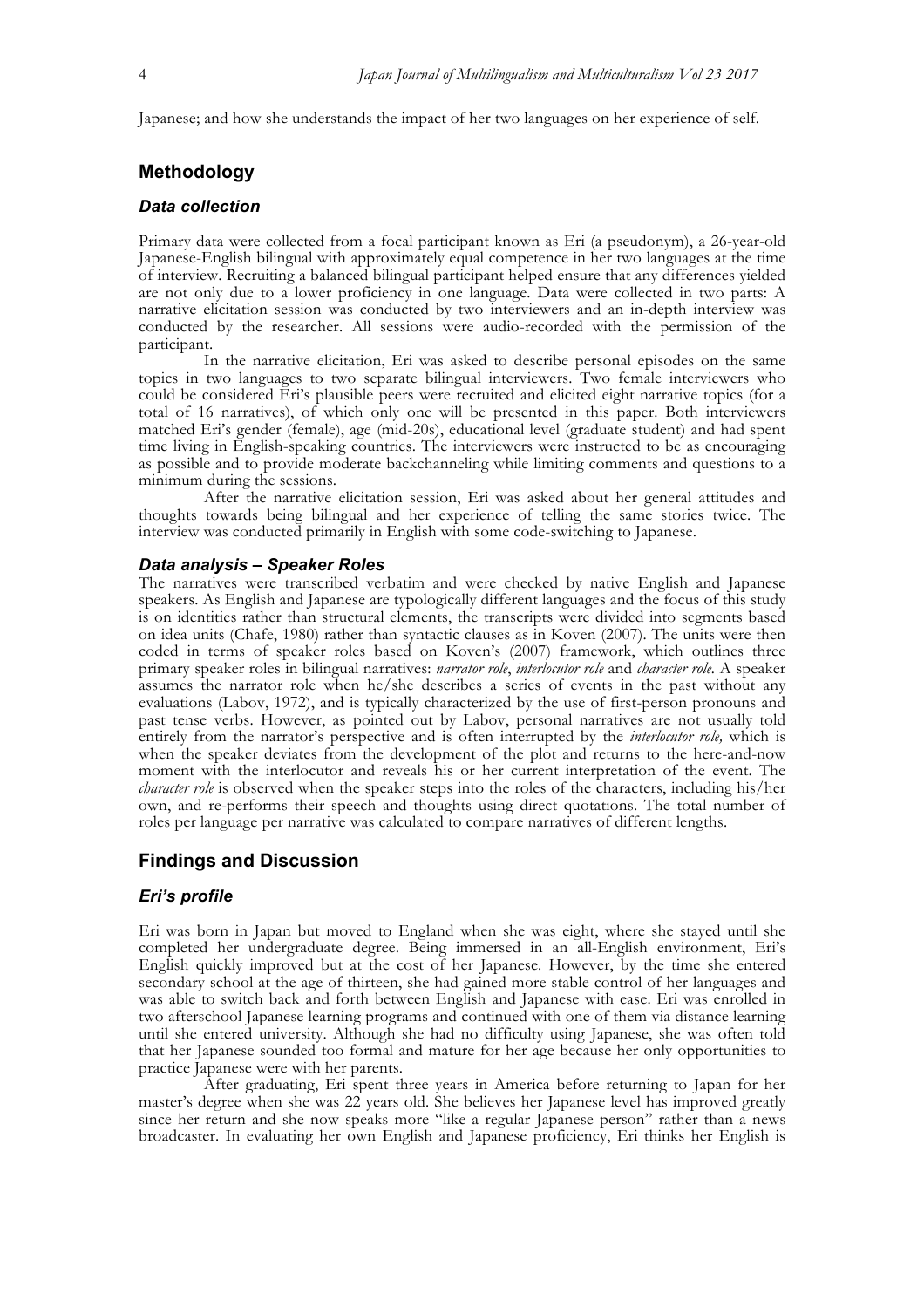better than Japanese in all aspects except for spoken interaction, where she believes they are of equal proficiency as she has been able to practice Japanese much more often recently. With a better understanding of Eri's language learning experience and biographical background, the next section looks at Eri's actual language use in Japanese and English.

#### *Part 1: Narrative elicitation*

The narrative pair presented in this paper is in response to the prompt *A time when you were involved in an accident*. The story is a typical example of Eri's narrative style in terms of speaker role proportions. The event originally occurred in Japan when Eri was approximately four or five years old and was first elicited in English then in Japanese. In both the English and Japanese narratives, Eri goes to the supermarket with her grandmother's helper. While the helper is paying the cashier, Eri leaves the supermarket alone and attempts to cross the road. A car hits her causing her to lose consciousness for a moment. Her first thought upon regaining consciousness in both stories is the fear of getting reprimanded by her parents. In the Japanese version, however, the helper scolds Eri, whereas in the English version, the helper and the driver both worry about the fact that Eri's relatives are not present. She later learns that the car fled the scene after it hit her. In both stories, Eri asks her grandmother to keep the accident a secret and Eri's parents only find out about the accident years later when Eri inadvertently mentions it.

The events and characters presented are almost identical in both narratives, yet they were not in any way direct translations of each other. According to the speaker role proportions analysis, both narratives were also similar in many ways: Approximately a third of each story was presented from the narrator's perspective, with 35.6% in the English version and 37.7% in the Japanese version. The narrator/interlocutor role was used slightly less, with 30.4% in English and  $25\%$  in Japanese. There was virtually no use of interlocutor/character role or character/narrator role in either telling. The one significant difference between the stories is the amount of interlocutor role and character role in which Eri engages. In English, she employs the interlocutor role 23% of the time and the character role 10.4% of the time. In contrast, in Japanese, these numbers are almost inverted: 26.4% for character role and 10.4% for interlocutor role.

With a larger proportion of interlocutor roles in the English narrative, it can be expected that the listener would be more engaged in the story. When communicating her attitude in regards to the actions of the hit-and-run driver in English, Eri paused the narrative and returned to the here-and-now moment as an adult, twenty years from the accident, to express her anger directly to the interviewer. The result of this increased interlocutor role percentage is clearly seen when the English interviewer could not help but ask whether the hit-and-run driver was found after the accident. In comparison, in Japanese, rather than plainly conveying her anger towards the driver as a current feeling, Eri assumed her there-and-then self, the four or five year old, and expressed her annoyance in a sulky voice while laughing through the character role. Eri also interacted with the interviewer throughout the Japanese narrative, but she accomplished this while advancing the plot with the use of Japanese interactional particles such as *ne* (commonly used to seek acknowledgement or agreement) and *yo* (often used when providing new information) in a way to keep the listener's attention and build rapport (Maynard, 1993).

While in English Eri often spoke through the interlocutor role, in Japanese she utilized the character role more often. This is most apparent when she asks her grandmother to keep the accident a secret. This section in English was summarized and embedded into the narrative whereas in Japanese, the dialogue between her and her grandmother was enacted vividly through the character role.

Even though the representation of the events are slightly different in the two stories, the referential content are largely the same, apart from when Eri made a joke about her mental health. In English, the joke was made earlier on, after she spoke of her anger towards the hit-and-run driver. On the other hand, the joke in Japanese is made at the very end by her parents in the form of quoted speech performed in a high-pitched voice. This gives the whole story a playful ending and a sense of completeness. Although the English narrative also ends on a light note, with Eri expressing her surprise at the fact that her grandmother had kept the secret, the English narrative is interweaved with Eri's resentment towards hit-and-run accidents, giving the overall story a hint of seriousness.

As a result, two subtly different narratives are produced by placing emphasis on different elements of the narrative in combination with the varying use of speaker role types. To further understand the significance of these differences and how they contribute to Eri's subjective experience of the two languages, the next section presents the findings from Eri's self-perception interview.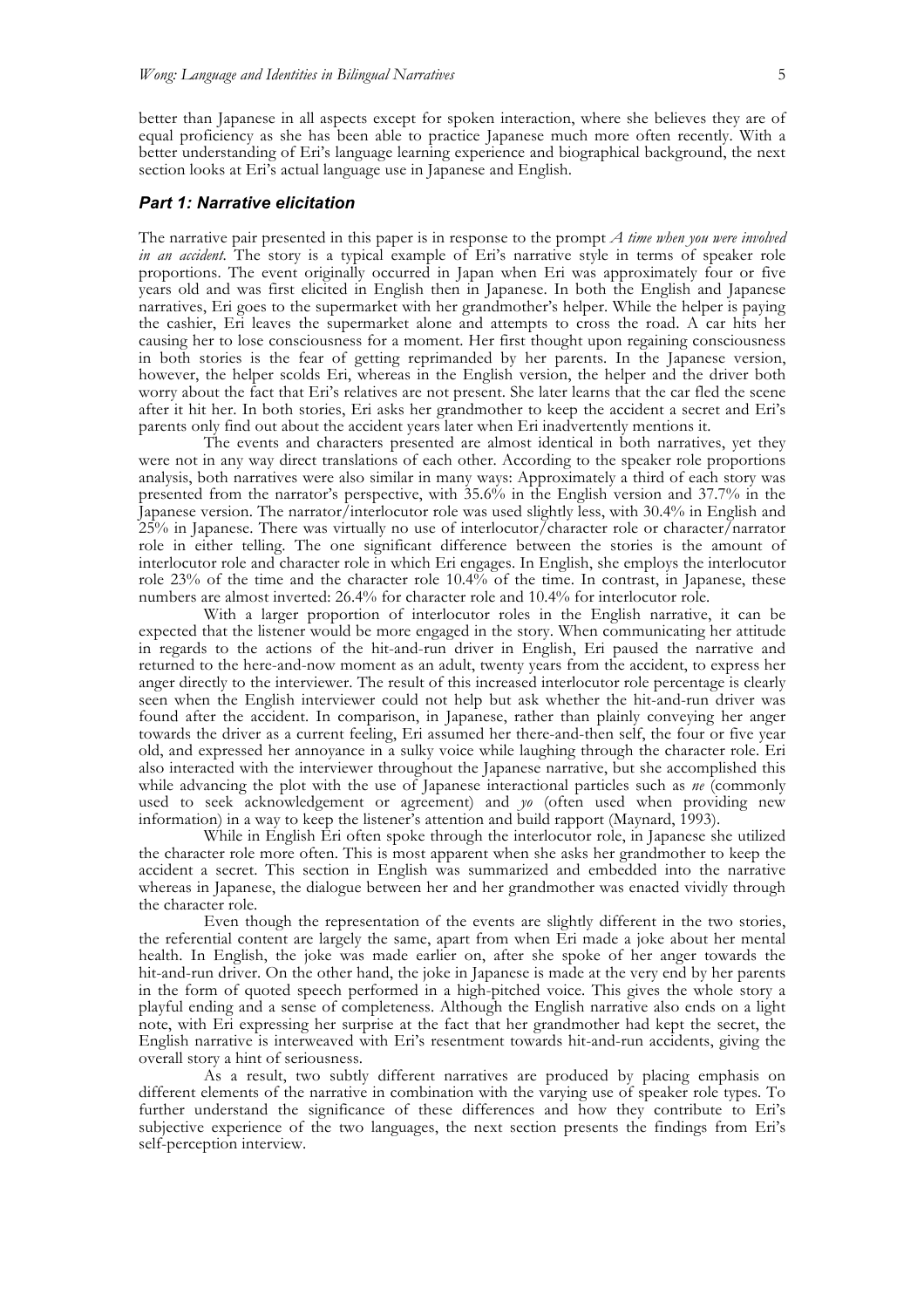#### *Part 2: Interview*

When asked whether she felt different in her two languages, Eri responded with a very distinct "yes"*.* Eri perceives English to be "cold and proud" while Japanese is "cute and cheerful". As a result, when she speaks in Japanese, she feels she naturally becomes more childlike and when she speaks in English, she has been told that she is somewhat direct and cold.

#### *Imbalanced Language Proficiency*

In trying to articulate her different experiences, Eri switched back and forth between various interpretations. Initially, her first intuition was to attribute the difference to her own imbalanced language proficiency. Eri imagined that if the narrative sessions had been conducted when she had first returned to Japan when English was still her dominant language, she would not have been able to articulate herself as well. As a result of her improved Japanese, she was able to "sound like herself" in both versions, implying that she believes that language ability was the only thing preventing her from expressing her "real self". Many BEQ respondents mentioned that the reason they feel different when switching languages is because their weaker language, typically the L2, feels less "natural" (Pavlenko, 2006). Due to the limited opportunities to speak Japanese before moving back to Japan, Eri did not have the linguistic resources to produce what she felt were sufficient expressions of thought. Consequently, she felt that was the reason why people perceived her differently and why she herself felt different. Thus far, it seems that Eri's case supports the results from Pavlenko's (2006) study, which suggested that many bilinguals feel like a different person because of their inability to communicate their "real" self in the weaker L2. In the discussion that would continue, however, it became clear that Eri's sense of difference in fact only became more intense after her Japanese ability improved.

#### *Cultural Differences*

Eri explained that she tends to be more direct when speaking in English compared to Japanese because most of her Native English speaking acquaintances speak in this style. She believes that if she were to speak in the same way in Japanese as she does in English, "Japanese-minded people" would find her impolite and too assertive. Eri observed that Japanese interactions usually involve a large amount of giggling, in particular interactions between females, and other agreement gestures such as head nodding. As a result, when she speaks in Japanese she also laughs more often and constantly looks for verbalized signs of affiliation in the other party. Eri's intuition is in fact supported by Japanese discourse studies, which report that speakers provide verbal backchannels considerably more often than English speakers (Maynard, 1993). In the interview, Eri repeatedly made comments such as "because that is what Japan does" and "this is how it is" to justify her different ways of speaking in English and Japanese. Similar to the bilinguals studied by Chen and Bond (2010), it appears that a large part of how Eri speaks in each language depends on what she perceives to be culturally appropriate. As a consequence of the years she was socialized in Japan, the United States and England, Eri has both acquired linguistic competence in two languages and also developed cultural sensitivity and pragmatic competence.

#### *Emotional differences*

Studies on the autobiographical memories of bilinguals have reported that when the language of occurrence is the same as the language of recall, the narrative is more detailed and emotionally intense, in particular if it is the L1 (Marian & Kaushanskaya, 2004; Schrauf, 2000). Despite the fact that the events depicted in the story pair occurred in Japanese, Eri's L1, the English version included more emotional expressions and involved less neutral, narrative segments. The two versions, however, did not differ considerably in terms of the amount of details provided. According to the speaker role analysis and the referential content, it appears that Eri's analysis does not support the hypothesis that personal narratives are more vivid when encoded and retrieved in the L1. A possible explanation for the contradictory results could be that since Eri, who has spent most of her life in English-speaking contexts, has experienced her L2 English in a large diversity of emotional contexts (Dewaele, 2013), resulting in stronger emotional conceptions in the L2.

#### *'Old self' versus 'New self'*

Eri's discussion of how and why she thinks she feels different when switching languages revolved around external themes, namely, social and cultural conventions. She also spoke of having two selves: an "old self" versus a "new self". An "old self" linked to England and a "new self" emerging within Japan. Interestingly, although she referred to the possibility of possessing two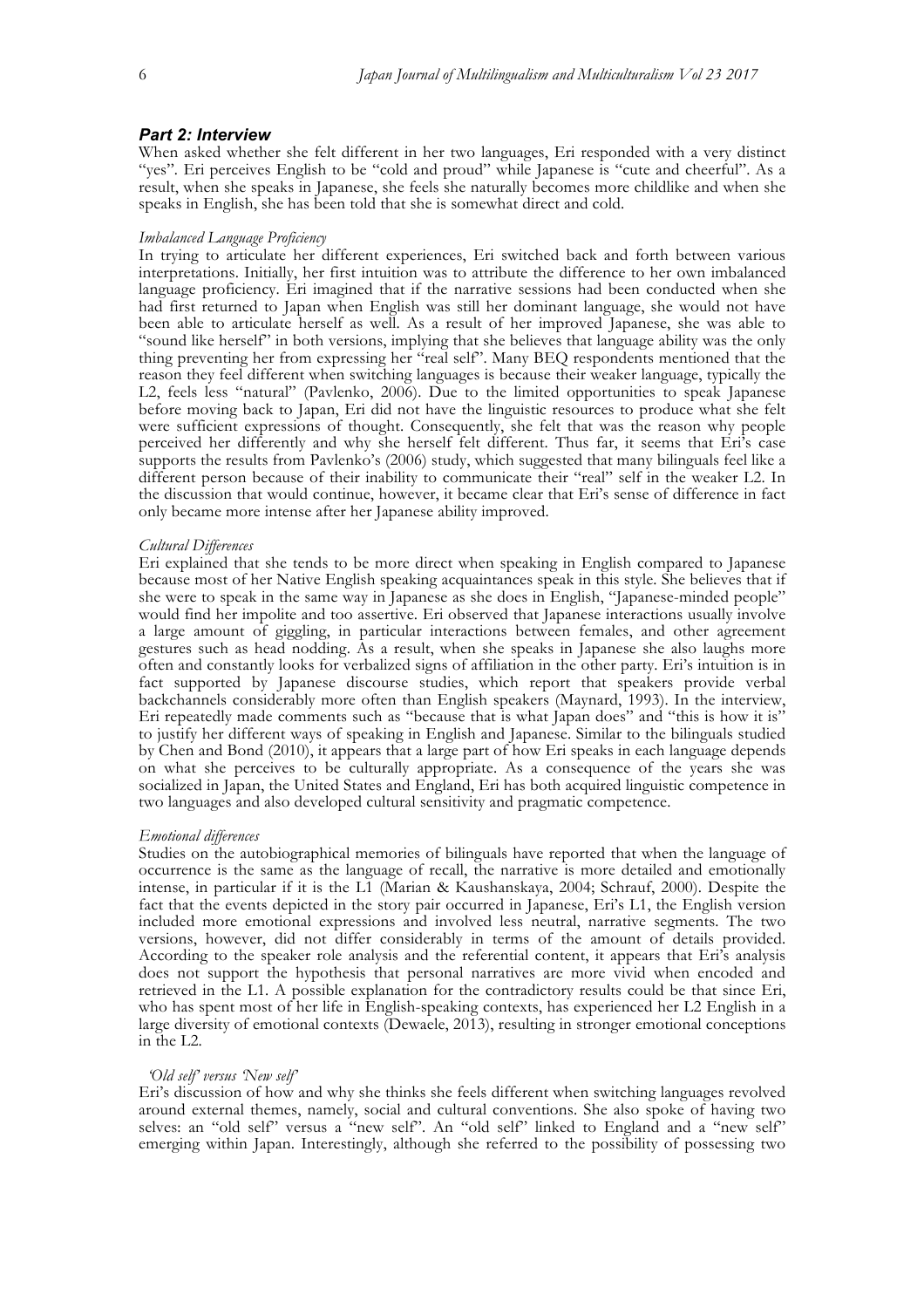selves, she also claimed to feel that she should only have one stable "core self". Her situation is somewhat similar to Kanno's (2003) participants who had a polarized perception of identity that they could only belong to one culture.

It is not surprising that Eri should understand identity in this way as this perspective of self as "stable, coherent, acontextual, and internal" is entrenched in many cultures and societies and still persists in everyday discourse (Koven, 2007, p. 3). Her experience tells her there are multiple versions of her, yet folk belief dictates that she is supposed to have only one united self. Kanno (2003) reported that all four of her informants reconciled the differences between their two languages and cultures approximately a year and a half after returning to their home country. Similarly, while Enloe and Lwein (1987) found that most children resolved adjustment problems within two years of reentry, these time frames clearly do not apply to all bilinguals. At the time of the interview, Eri had already returned to Japan for four years yet was still in the process of coming to terms with the differences between her two languages and cultures.

#### *Limitations*

One limitation of the study is the profile of the interviewers. Second language research and sociolinguistic research have provided evidence that the identity of the researcher impacts the speech of interviewees (Beebe, 1977; Rickford & McNair-Knox, 1994). Eri reflected on the way she speaks to "very Japanesey" people and "non-Japanese" people and she imagines that she would have spoken slightly differently if the English interviewer had interacted in a more "non-Japanese" manner. Japanese-English bilinguals who have similar linguistic competence in both languages and comparable sociocultural experience with Eri might have been more suitable than the interviewers in this study, who shared only the same age, sex and education levels.

# **Conclusion**

The narrative analysis of the "same" stories told in two languages has demonstrated that when speakers narrate stories, language is used not only to represent but also to perform and interpret. This can be understood through Bakhtin's (1981) concept of voicing, where languages and styles are associated with different sociocultural values and understanding of identity. Depending on the interlocutor, the context and interactional aims, the speaker can choose to enact various identities. Speakers do not simply convey one real or core linguistic identity but also construct and choose identities for specific interlocutors (Joseph, 2004). Rather than considering different linguistic repertoires as merely alternative ways of expressing the same "inner core", they should be regarded as tools that are used to perform different identity types.

Investigating the identity of bilinguals is by no means a straightforward task. The greatest challenge, as with all identity research, lies in the impracticality of individually analyzing the multiple aspects of identity and self, since it is precisely their synthesis that makes up the "overall identity". The situation is further complicated by the bilinguals' languages, which may be linked to different cultural scripts, emotionality and experience. Similar to a complex system, the bilingual's overall identity can be thought of as constructed through the interaction between multiple facets where they all modify and redefine each other. What would be useful in the future is to develop a more comprehensive framework encompassing the multiple dimensions of language and identity specific to bilinguals.

Using a combination of subjective and objective methods, this study has attempted to offer a glimpse into the dynamic relationship between the self, identity and language of one bilingual individual and offers a better understanding of what it means for bilinguals to "feel different" when switching languages.

#### **References**

- Adler, K. (1977). *Collective and individual bilingualism: A sociolinguistic study*. Hamburg, Germany: Helmut Buske Verlag.
- Baker, C., & Jones, S. (1998). *Encyclopedia of bilingualism and bilingual education*. Clevedon, UK: Multilingual Matters.
- Bakhtin, M. (1981). *The dialogic imagination*. (C. Emerson, & M. Holquist, Trans.) Austin, TX: University of Texas Press.
- Beebe, L. (1977). The influence of the listener on code-switching. *Language Learning*, 27(2),  $\lambda$ 331–339.
- Benson, P., Barkhuizen, G., Bodycott, P., & Brown, J. (2013). *Second language identity in narratives of study abroad*. Basingstoke, UK: Palgrave Macmillan.
- Block, D. (2007). *Second Language Identities*. London, UK: Continuum.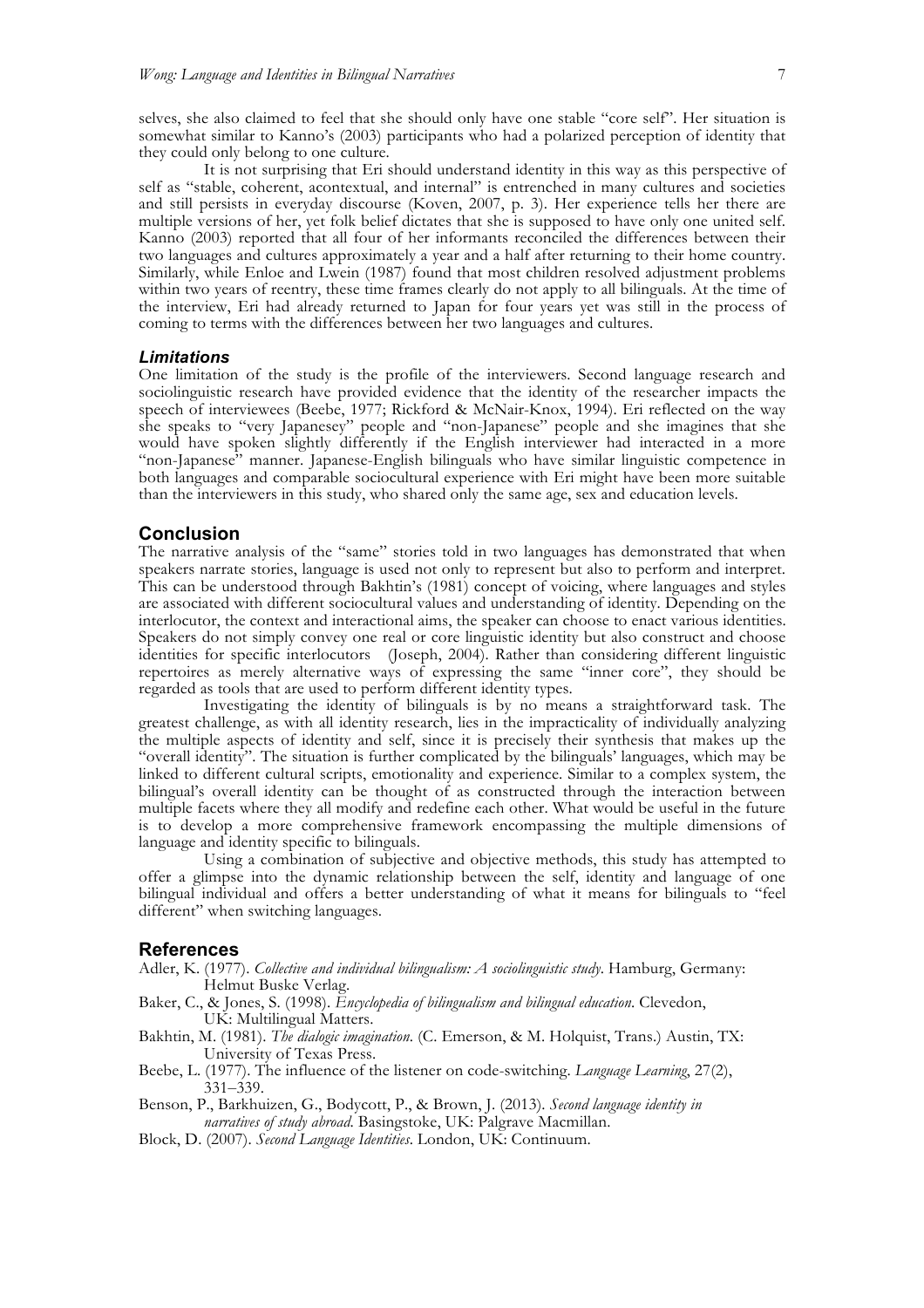- Bucholtz, M. (2003). Sociolinguistic nostalgia and the authentication of identity. *Journal of Sociolinguistics, 7*(3), 398 –416.
- Chafe, W. (1980). *The pear stories: Cognitive, cultural, and linguistic aspects of narrative production*. Norwood, NJ: Ablex.
- Chen, S., & Bond, H. (2010). Two languages, two personalities? Examining language effects on the expression of personality in a bilingual context. *Personality and Social Psychology Bulletin, 36*, 1514-1528.
- Dewaele, J.-M. (2013). *Emotions in multiple languages*. London, UK: Palgrave Macmillan.
- Dewaele, J.-M., & Nakano, S. (2012). Multilinguals' perceptions of feeling different when
- switching languages. *Journal of Multilingual and Multicultural Development, 34*(2), 107–120. Dewaele, J.-M., & Pavlenko, A. (2001-2003). *Web questionnaire bilingualism and emotions.*  Retrieved from
- http://www.academia.edu/2134800/Web\_questionnaire\_bilingualism\_and\_emotions Enloe, W., & Lwein, P. (1987). The cooperative spirit in Japanese primary education. *Educational Forum, 51*(3), 233–47.
- Ervin-Tripp, S. (1964). Language and TAT content in bilinguals. *Journal of Abnormal and Social Psychology, 68*(5), 500–507.
- Ervin-Tripp, S. (1968). An analysis of the interaction of language topic, and listener. In J. Fishman (Ed.), *Readings in the sociology of language* (pp. 92–211). The Hague, Netherlands: Mouton de Gruyter.
- Friedrich, P. (1972). Social context and semantic feature: the Russian pronominal usage. In J. Gumperz (Ed.), *Directions in sociolinguistics* (pp. 279–300). New York, NY: Holt, Rinehart & Winston.
- Greer, T. (2003). Multiethnic Japanese Identity: An applied conversation analysis. *Japan Journal of Multilingualism and Multiculturalism, 9*(1), 1–23.
- Greer, T. (2008). Accomplishing Difference in Bilingual Interaction: Translation as Backwardsoriented Medium-repair. *Multilingua, 27*, 99–127.
- Greer, T. (2012). Accomplishing multiethnic identity in mundane talk: Half Japanese teenagers at an international school. *Pragmatics, 22*(3), 371-390.
- Grosjean, F. (1982). *Life with two languages: An introduction to bilingualism*. Cambridge, MA: Harvard University Press.
- Gumperz, J. (1982). *Discourse strategies*. Cambridge, UK: Cambridge University Press.
- Harris, C., Aycicegi, A., & Gleason, B. (2003). Taboo words and reprimands elicit greater autonomic reactivity in a first than in a second language. *Applied Psycholinguistics*, *4*(4), 561-578.
- Hong, Y. Y., Morris, M., Chiu, C. Y., & Benet-Martínez, V. (2000). Multicultural minds: A dynamic constructivist approach to culture and cognition. *American Psychologist, 55*(7), 709–720.
- Ivanic, R. (1998). *Writing and identity: The discoursal construction of identity in academic writing.* Amsterdam, Netherlands: John Benjamins.
- Joseph, E. (2004). *Language and identity: National, ethnic, religious.* Basingstoke, UK: Palgrave Macmillan.
- Kanno, Y. (2003). *Negotiating bilingual and bicultural identities: Japanese returnees betwixt two worlds.* New York, NY: Routledge.
- Koven, M. (2007). *Selves in two languages: Bilinguals' verbal enactments of identity in French and Portuguese*. Philadelphia, PA: John Benjamins.
- Labov, W. (1972). The transformation of experience in narrative syntax. In W. Labov, (Ed.), *Language in the inner city: Studies in Black English vernacular* (pp. 354–396). Philadelphia, PA: University of Washington Press.
- Le Page, R., & Tabouret-Keller, A. (1985). *Acts of identity: Creole-based approaches to language and ethnicity*. Cambridge: Cambridge University Press.
- Li, W., & Moyer, M. (2008). *The Blackwell guide to research methods in bilingualism and multilingualism*. Malden, MA: Blackwell.
- Marian, V., & Kaushanskaya, M. (2004). Self-construal and emotion in bicultural bilinguals. *Journal of Memory and Language, 51*(2), 190–201.
- Maynard, S. (1993). *Discourse modality: Subjectivity, emotion and voice in the Japanese language.* Amsterdam, Netherlands: John Benjamins.
- Panayiotou, A. (2004). Switching codes, switching code: Bilinguals' emotional responses in English and Greek. *Journal of Multilingual and Multicultural Development, 25*(2-3), 124–139.
- Pang, C. (2000). *Negotiating identity in contemporary Japan: The case of kikokushijo*. London,